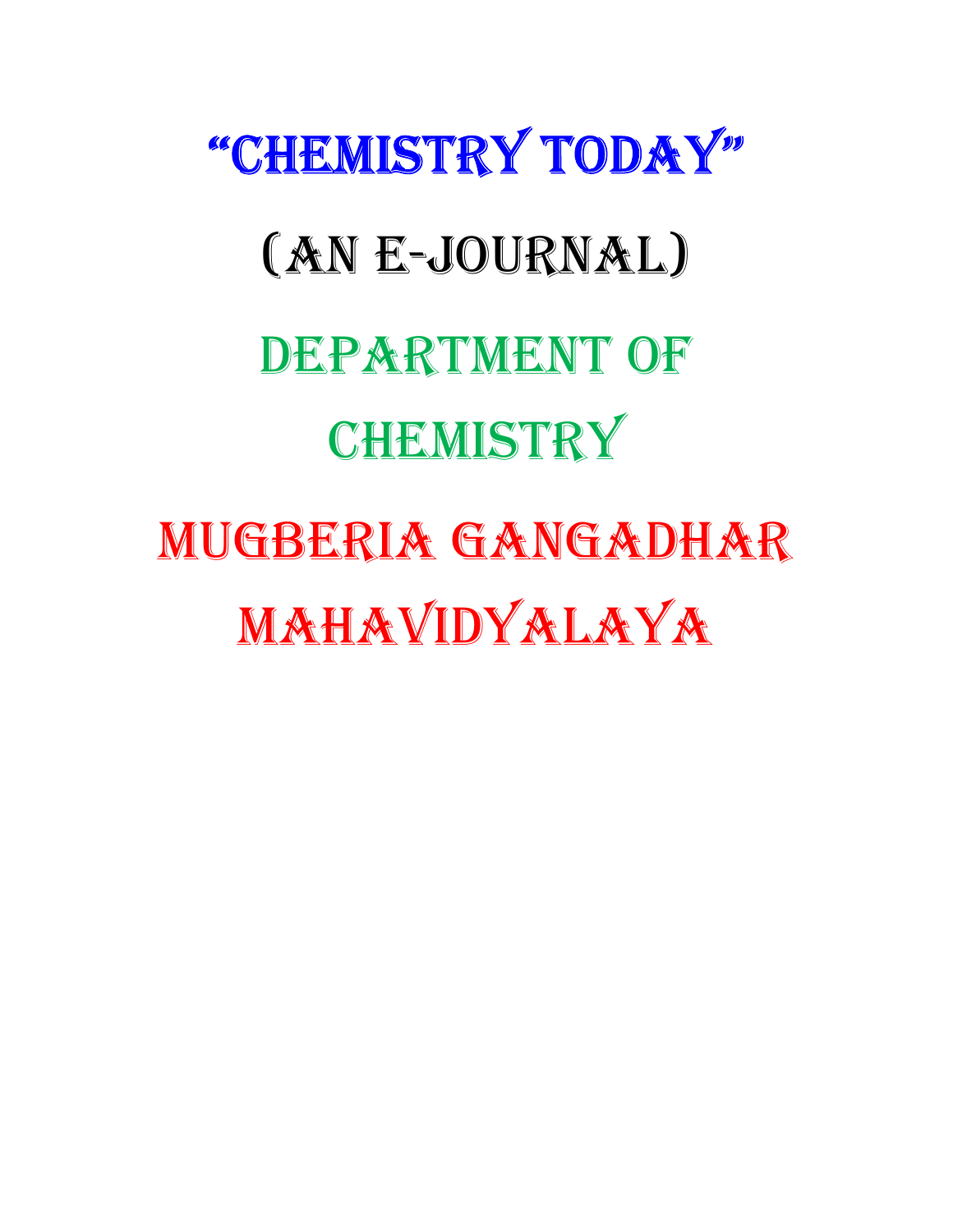# a marvelous Way of maKiNg radiaioN free eNviroNmeNt

By prof. Ribhu maity, Nabajit Jana

### ABSTRCT:

One of the greatest causes of the formation of safer environment is plantation of trees. With the growing development of modern world, the diversity of the surroundings going down as different type's radiation causes harm to the world. Since polyene system have huge πelectron cloud can absorb positively charge  $\alpha$  particle, the vegetation of colourful flower and fruits will be the easiest policy for human being.

### INTRODUCTION:

To make the living world maintaining its balance in terms of its living and non-living things relation, our novel aim to achieve radiation less environment. The high radiation areas includes air space , automobile factories , mobile stations constantly releases high energy radiation like  $\alpha$  radiation, γ radiation etc. This radiation causes different harmful casualties to different species regarding their structure and state in stable situation. Similarly different deformation of microbes living in water and earth leading to the decreasing their mutual activities and also form different restriction to balance of the ecosystem. The species having π clouds like polyene can act as a shield to  $\alpha$  radiation. So the material made of polyene compounds can act as a source to formation of greener environment.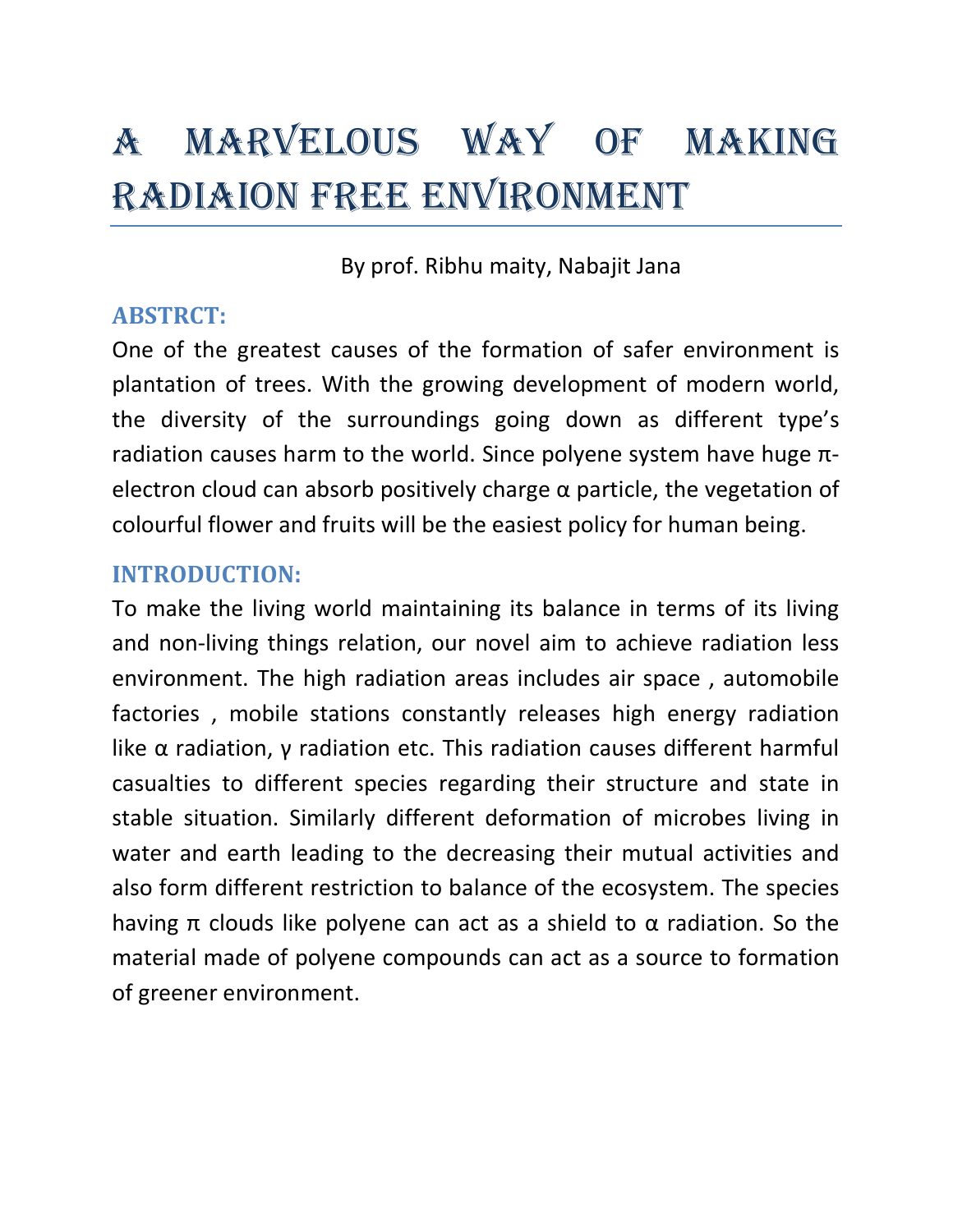### PROCESS TO ELEMINATE  $\alpha$  RADIATION RELEASING FROM DIFFERENT SOURCE

- $\alpha$  radiation being positively charged releasing mostly from automobiles, factories etc. Can be absorbed to the negatively charged source.
- The species contains largely conjugated  $\pi$  electron cloud can act as a absorber to  $\alpha$  particle.
- So in the high radiation zone should be used to with this type of material likewise different polymer material can absorb this type of radiation.
- The easiest way to do this is the vegetation colourful flowers where the highly conjugated  $\pi$  electron cloud eliminates this type of positive radiation.
- Making this aspect towards our life also act as radiation eliminating source, we will be able to free the environment from high energy particle causalities.

### CONCLUSION:

The way world progress involving uses of huge variation of technology in different aspect of life, it is very demanding to the greenness of the world to maintain the diversity the world. Planting of the tree to make the world surface green is the cheapest form of maintain balance of living and non-living things; can cause a marvellous effect towards the safer environment for our livings.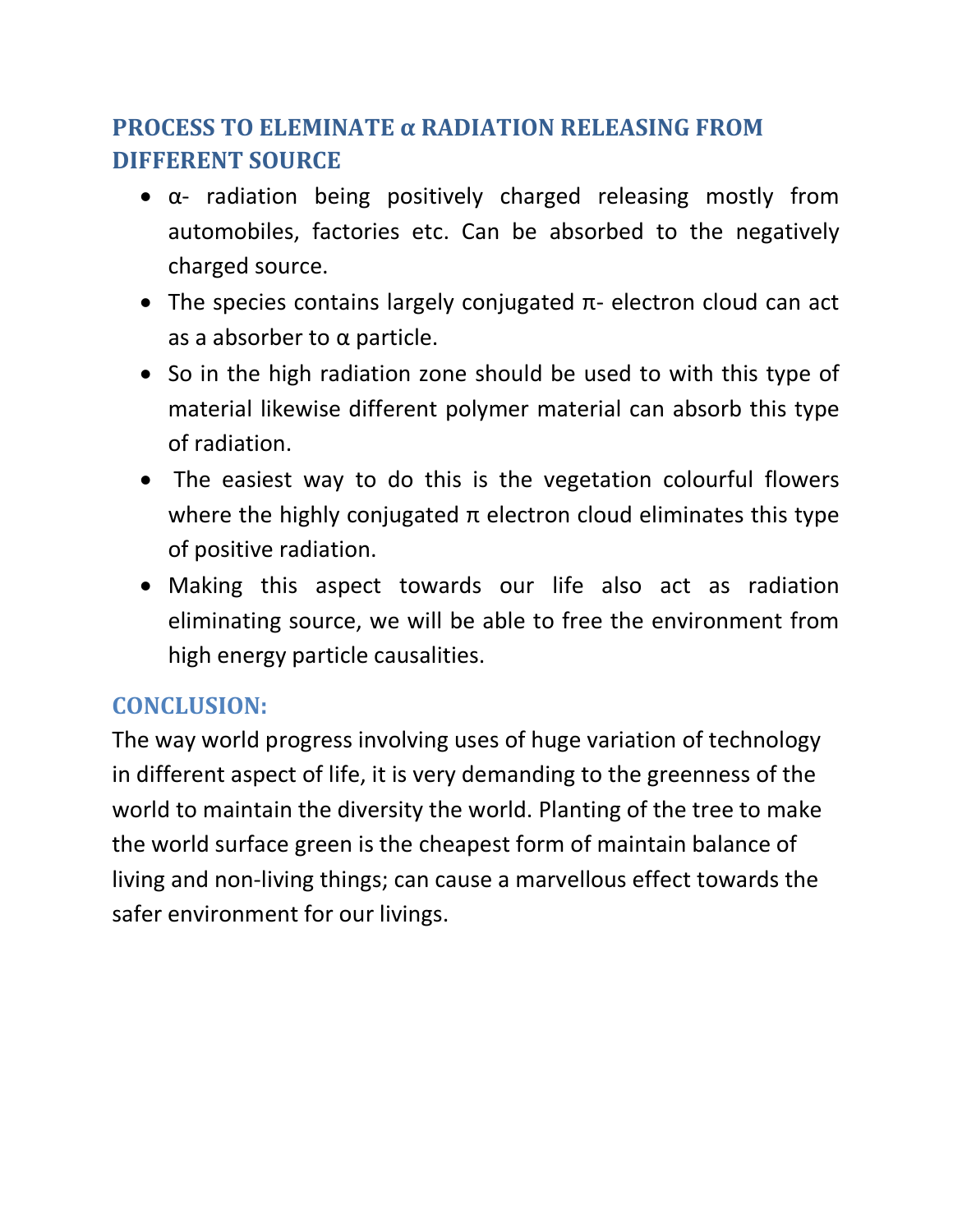### A NOVEL TREATMENT OF CANCER CELLS USING FULLERENE

By prof. Ribhu maity, sultana khatun

### ABSTRACT:

FULLERENE has its capability to interact with the protein and amino acid to deform their structure to restrict the cell formation by replication. The former interact with amino acid very well to deform its structure and inhibit the enzyme and other actives for replication. The electron transfer process causes the structure deformation with lost of its binding capacity with enzymes resulting the decreasing of the growth of the cancer cells.

### INTRODUCTION:

The fullerene is being the allotrope of the carbon has the structure of Bucky ball can show a good impact on destruction of cancer cell and stop the following replication. Its size and shape have a compare with the cavity of the DNA to cut it thoroughly. Herald krato has discovered the allotrope contains 60 carbon atoms have shown its interaction with amino acid to deform it following the process of the cutting of DNA. This giant effect has shown including 60-1-ALA, 60-1-S, 60-1-AcNa etc. has been discovered by Raman ova. The volume the allotrope is such it can effect an interaction with inter cell region. Thus the deformation hydrophobic part of the DNA includes the imbalance the working of the HE LA cells.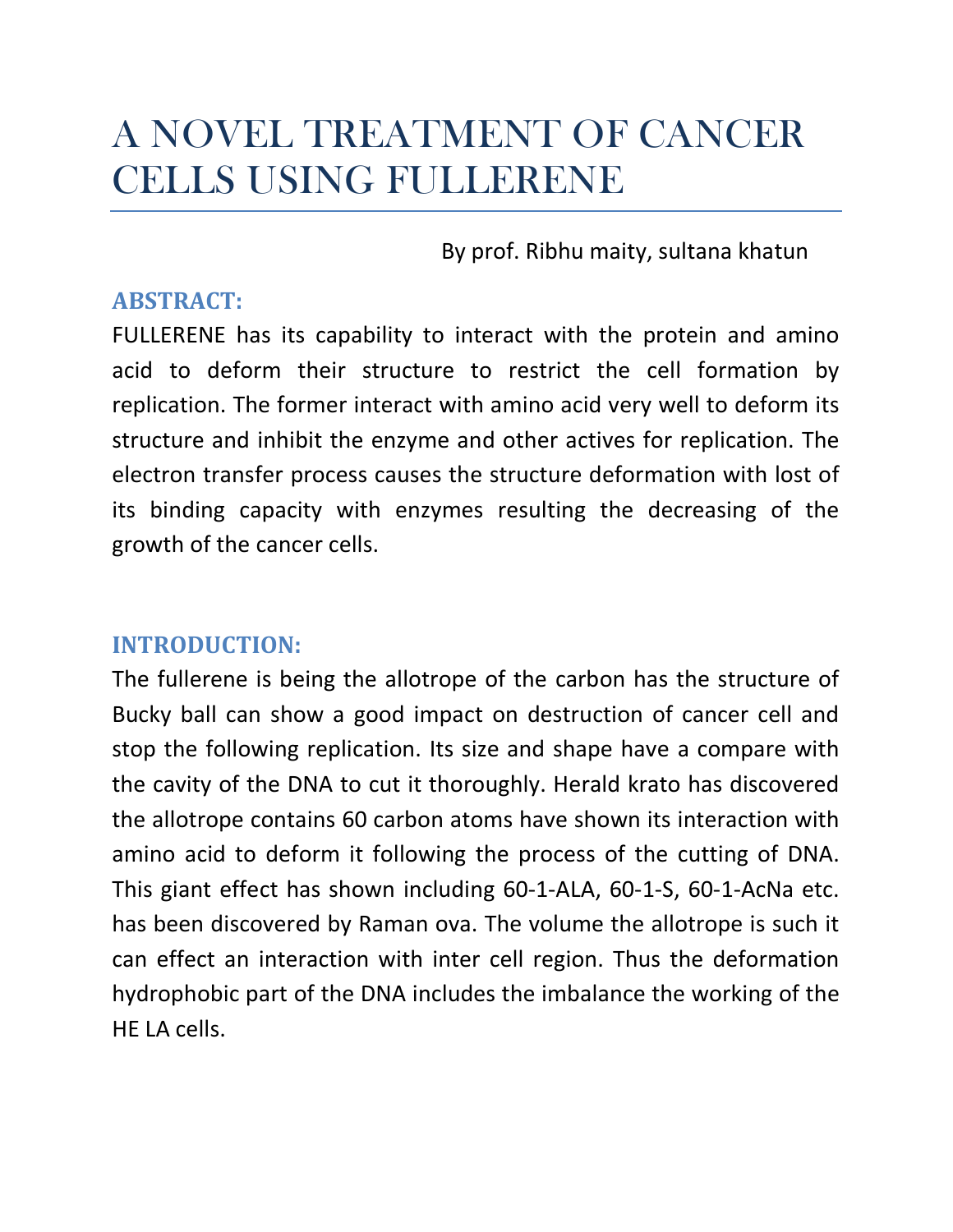### PROCESS OF CUTTING OF THE DNA AND STOP REPLICATION

- The fullerene has its structural facility that it can interact with the DNA by fitting into the cavity of the hydrophobic part.
- It interacts with the amino acid part resulting its deformation, so that it can inhibit the other enzyme activity for cell growth.
- Then it forms the stress on chain of the DNA and resulting into the cutting of it. Thus the possibility of the formation the daughter DNA stops. Hence the replication of the infected DNA stops.

So the growth of the other HE LA cells also stops. Hence the cancer cells stop its replication.

### CONCLUSION:

This cell growth of the cancer cells stops on the activity of the fullerene to stop the replication can cause the hamper to the infected cells. So this modern investigation on this aspect of fullerene has shown its facile effect. Although some restriction the total effect has been come out.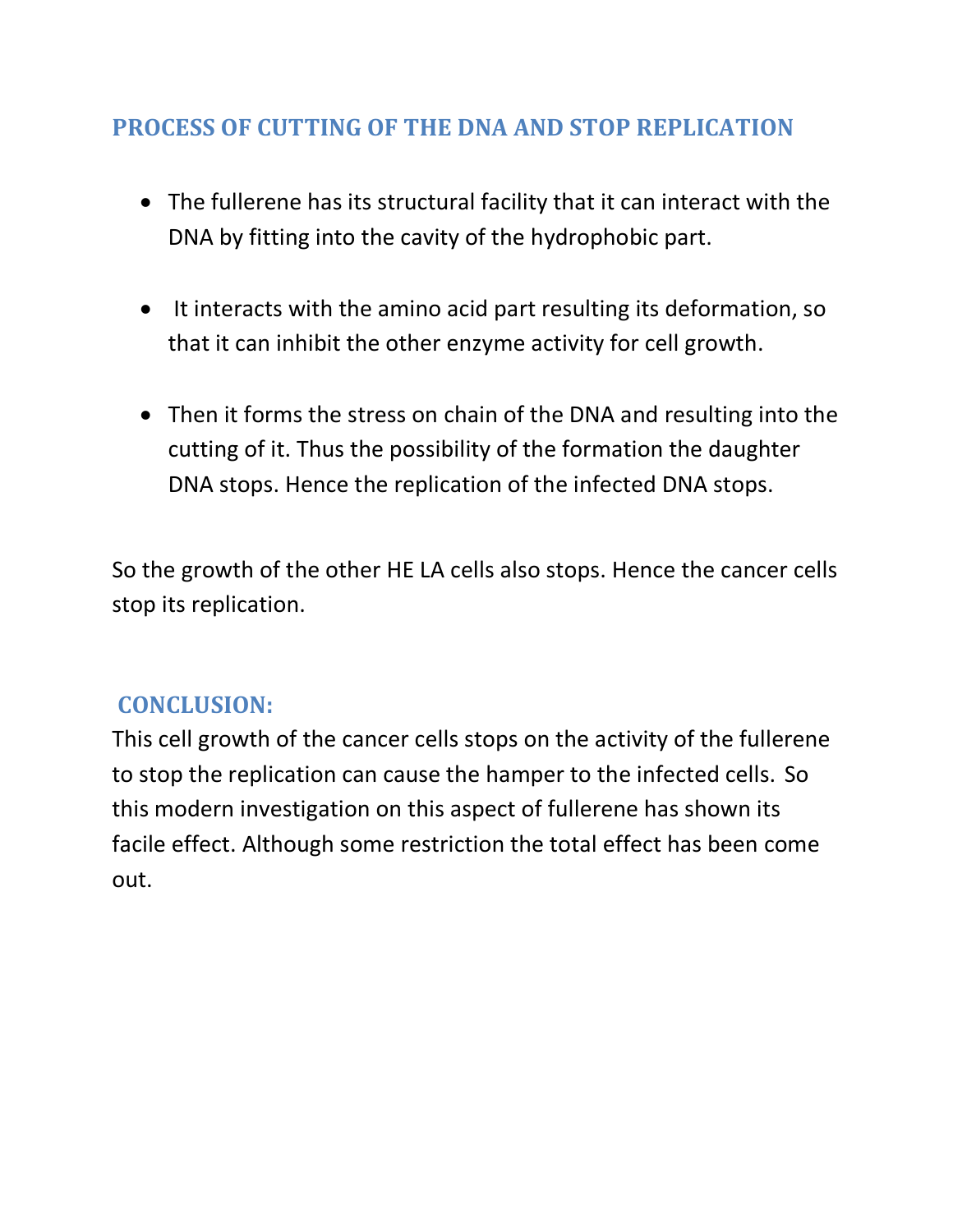### A NOVEL USES OF LANTHANIDE COMPOUNDS IN ENERGY SAVING PROCESS

By prof. Ribhu Maity, Aranyadev Bhunia.

### ABSTRACT:

Throughout the years the energy saving course has spread out all over the world regarding the fight with decrease of major thermal energy source. In fact the species like coal, mineral oil are uses predominantly as the giant bowl of energy in terms of energy production for serving the society. A high amount of energy needed for lighting a city per day. Lanthanides can be a huge alternative in this aspect having its fluorescence capability to increase the intensity after emission. Having this we can go for making the prosperity in energy saving in daily life.

### INTRODUCTION:

In daily life process huge amount of energy has been spent on making power for lighting our household. Although different type of green light source has been used in this respect but still energy source has consumed larger amount of thermal source. Lanthanides have strong f-f transition results emission with high intensity. The lanthanides have this special effect on this intensity increasing of a light source regarding a way of using simple energy source. The effect also utilizes for the multiple emission using only single light source.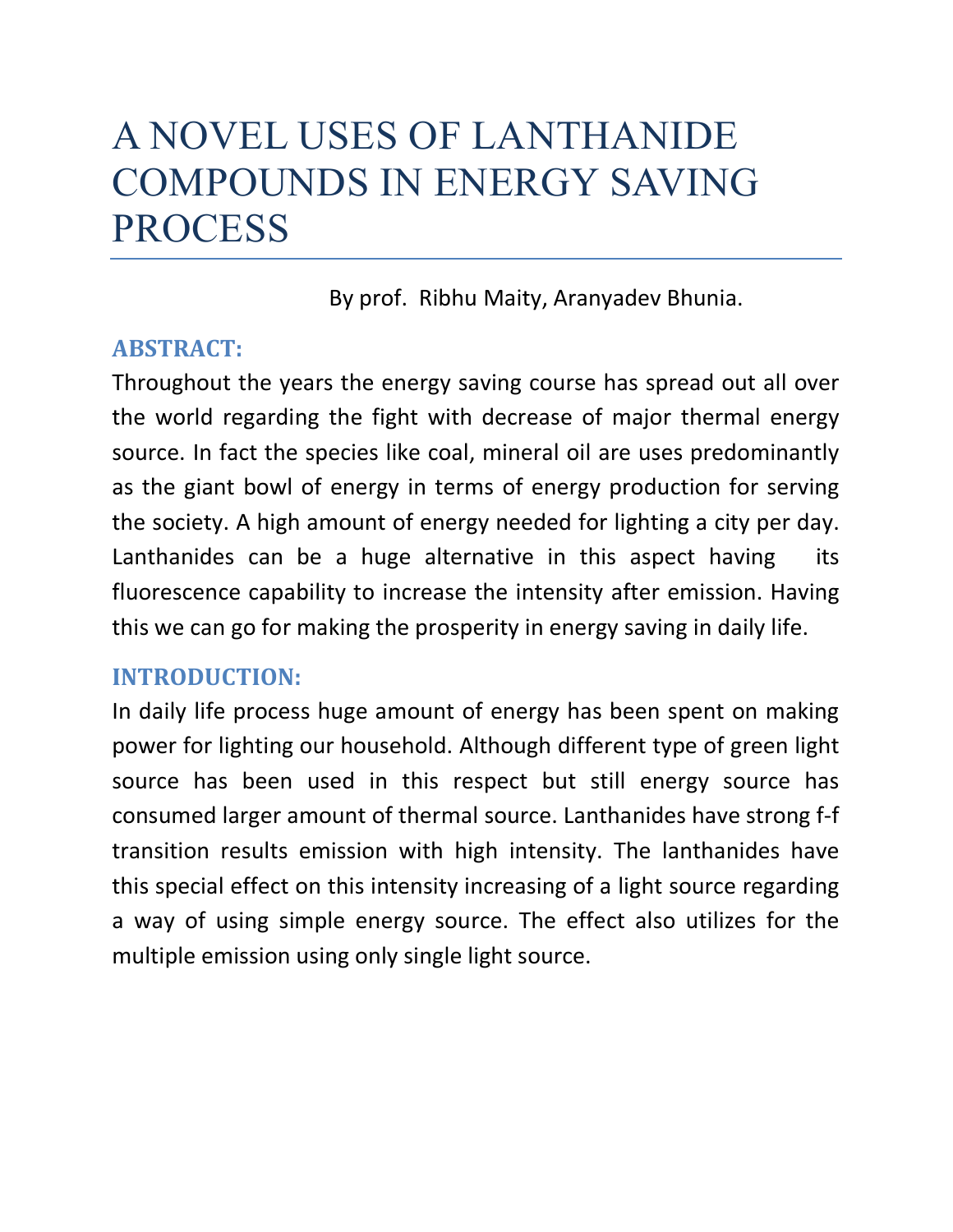### PROCESS OF INCREASING INTENSITY USING A SINGLE LIGHT SOURCE:

In daily life process in a city nearly 2500 M Ton watt energy has been consumed. Considering the fact, we are suppose to using nearly 5-6 CFL

Lights per room as households. Hence per room 500 watt energy consumed per day. The intensity of the light is such that the energy saving capacity only depends on the lights using in our house. To increase the intensity of the light source, the voltage of the light source should increase. In this aspect the thermal energy needed has been increased by almost 15%.

- Lanthanides has fluorescence capability on the emission respect can cause a huge increment of intensity by doing multiple fluorescence. Using this fact a model can be prepared.
- In this model a box with the internal wall covered with the lanthanide compounds has allowed to enter a single beam of light from a single light source. Then the wall will show the fluorescence one by another by all the walls. Each time the intensity of the light increases than incident light. Thus a huge intensity will gained the light beam.
- Thus if this concept has been applied in our household formation likewise if the internal wall of the house has been colored with the material containing lanthanides element will show huge intensity of the light. As a result a room consuming light energy from 5-6 light source ,now needed only one light source where the walls of the former containing lanthanide compounds. Hence reduces the energy loss by nearly 8-10%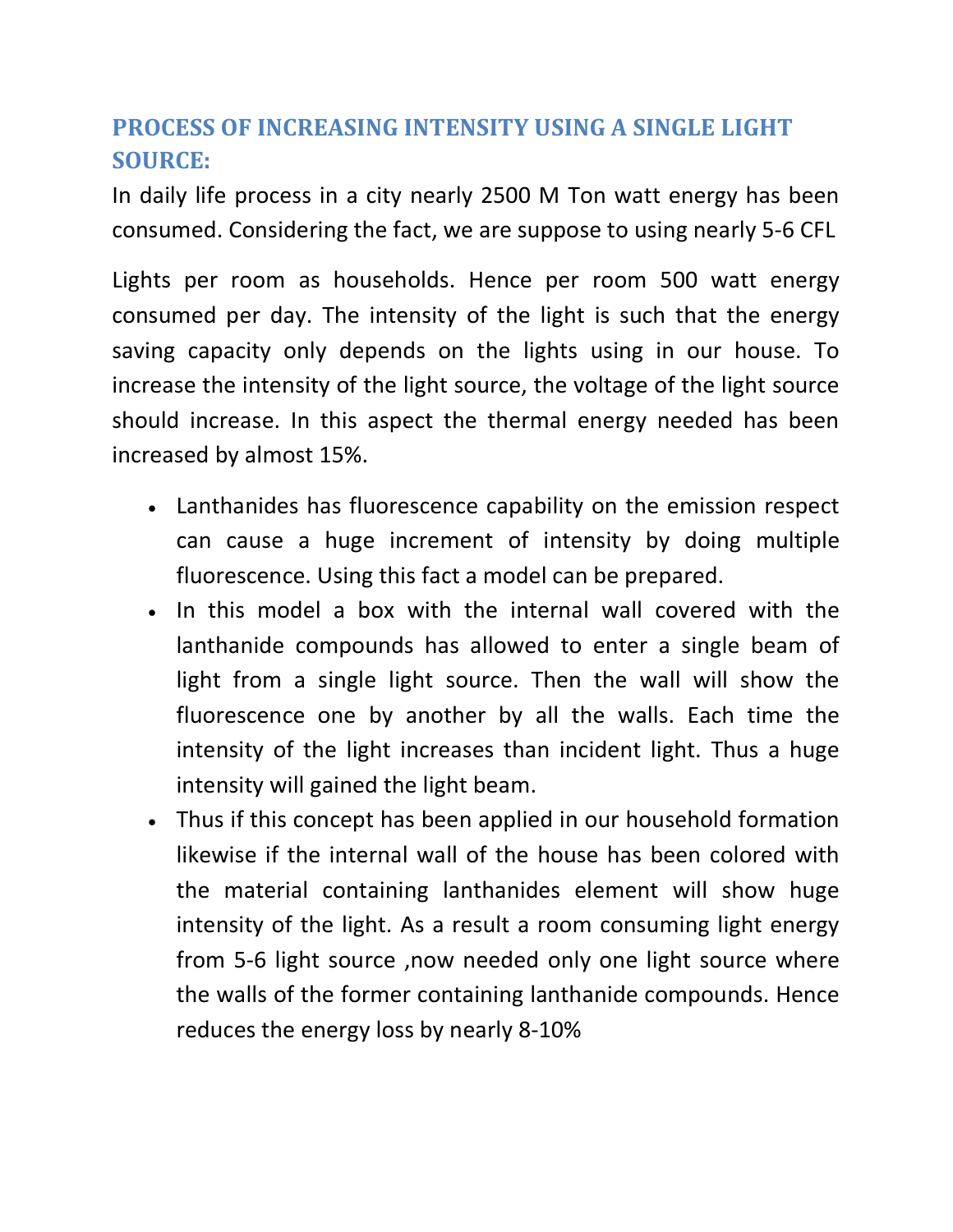### CONCLUSION:

Now a days the energy consumption become a threat to the human world regarding the constantly decrease of energy source. From this point of view this modification in house considering the household also can a great cause of energy saving in all energy source aspects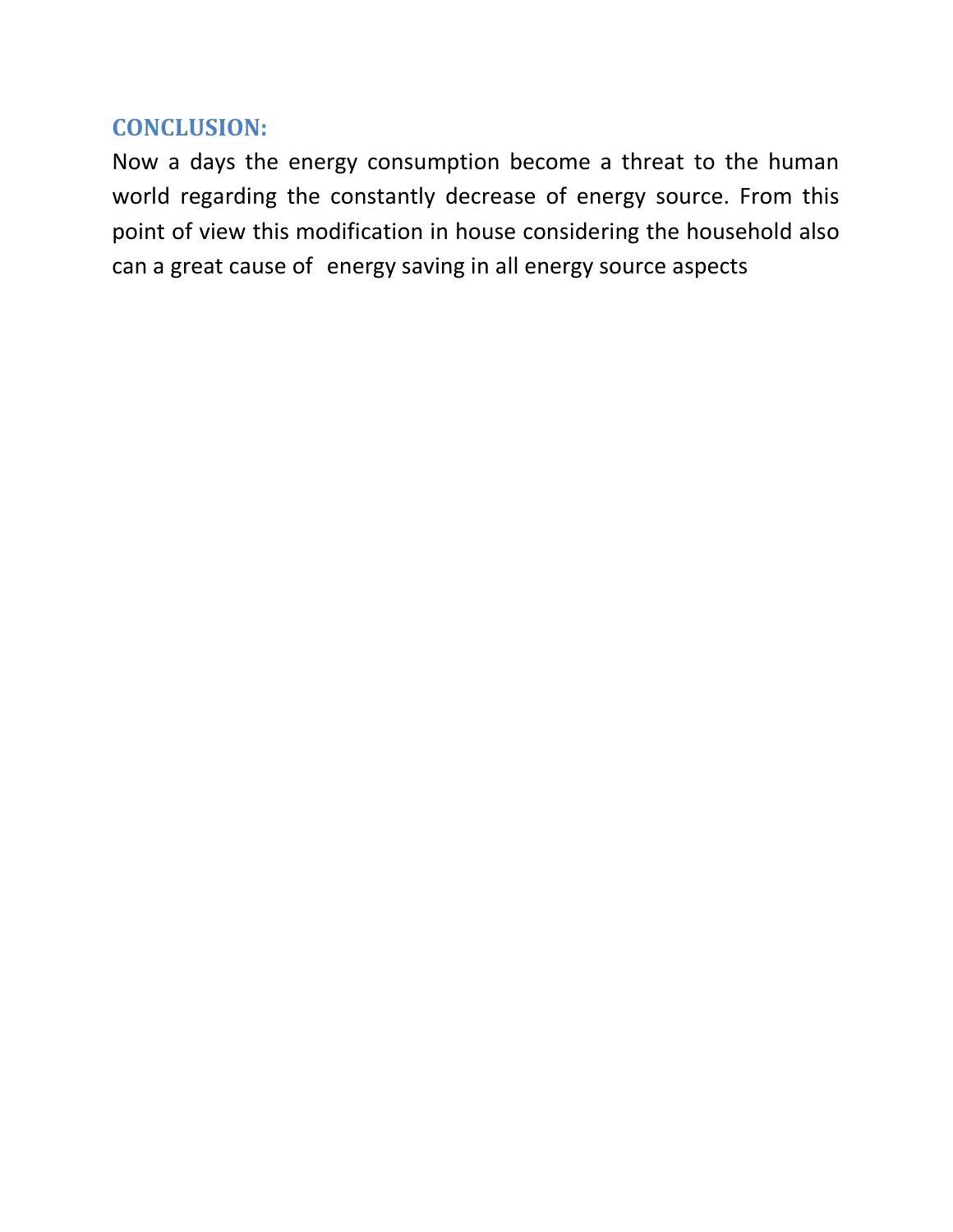# the iNterictioN of first geNeratioN aNti-caNcer drag cis –platiN for dNa deformatioN

By prof. R.maity, Swagata Samanta.

### ABSTRACT:

In 20<sup>th</sup> century I.Chernyaev introduced the idea of Trans effect leading to synthesis of novel cis platin, have a various effect on deformation of different bio- molecules, most likely the aspect of deformation of DNA. The intercalation process made the binding the cis drug leading to formation of the kinks in strands of DNA. The interaction of cis platin is being through the hydrogen bonding with the bases of the DNA. Thus the interaction of the cis planer platinum complex leads to opening the strands of the DNA causing the denaturation of the structure.

#### INTRODUCTION:

In 1926 planer complex of platinum shows cis effect introduced by I.Chernyaev has different application on discovering other squre platinum derivative and also some special organometalic compound. The intercalation process have also shown by different organometalic complex ,but predominantly by cis platin leads the much more investigation on binding of cis platin with DNA. The cancer cells are also found to replicate to produce the more and more daughter DNA has also been researched throughout the years. Also in 19<sup>th</sup> century have numerous types of treatment have been made to destruct these replicated DNA and stop further replication. The cancer cell aka HE LA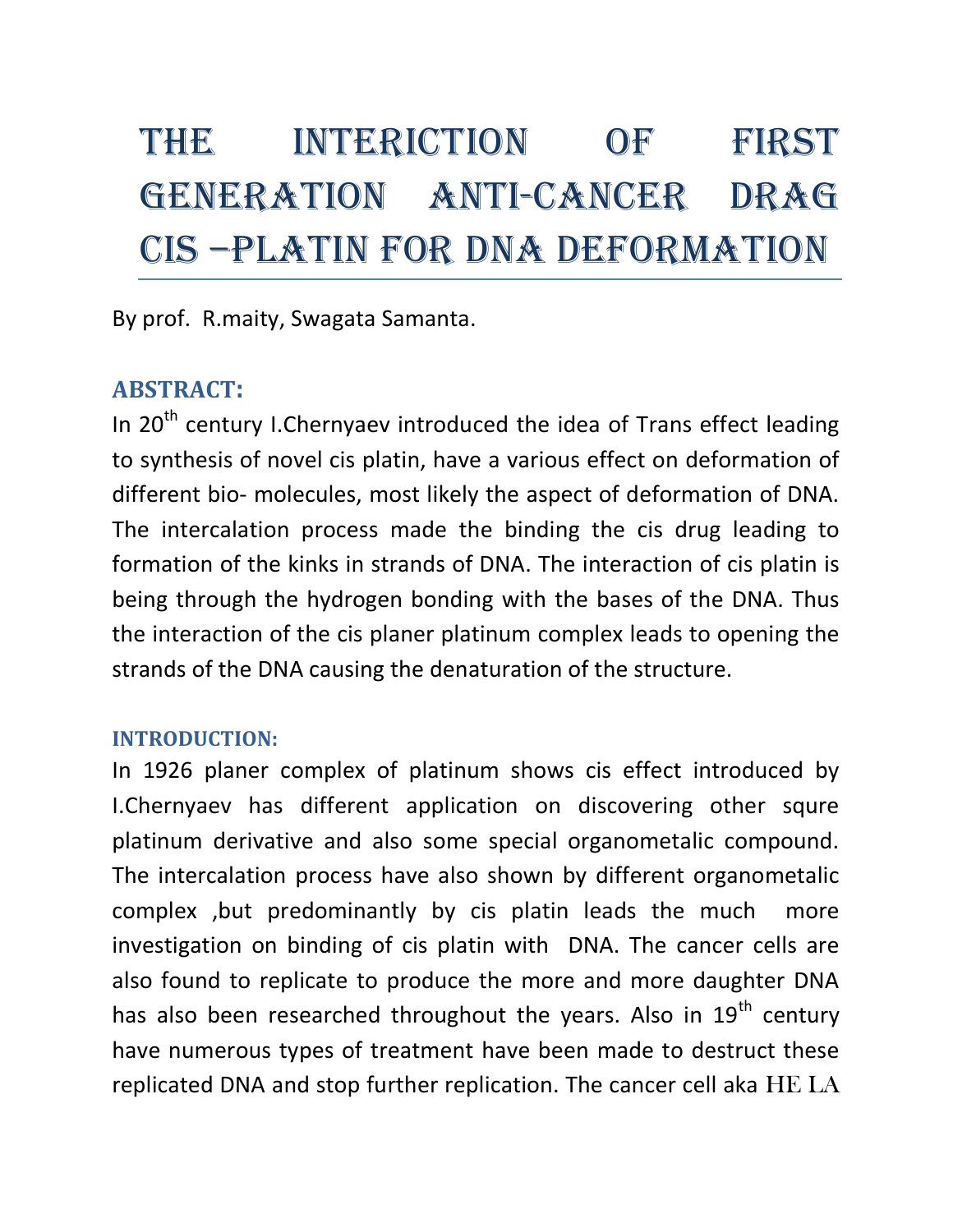cells have shown different types of binding with different square planner and organometalic complex with the result of its denaturation of its structure. The square planner complex cis platin have its structural facility to make the process of the intercalation easier in different respect. The binding is easier to have cis conformation with the ligand like chloride having the ease of leaving to make the binding with the nitrogen base of the DNA, proceeding towards the unfolding of the DNA strands.

### 1. THE PROCESS OF THE BINDING OF CIS –PLATIN WITH DNA STRANDS

- Cis-platin has its two good leaving chloride in same side hence with the help of trans effect in the inner cellular region having high concentration of water molecule making the process of replacing those chloride group with hydroxyl group to form cis dihydroxyl compound.
- After the introduction of the complex in close vicinity of DNA it will enjoy the interaction with phosphate group of DNA .Next it will bind with the nitrogen base of DNA following the intercalation process. The evidence of the binding gets from the CD Spectrum and also IR data.
- The strong binding with bases causes' different strain angle formation in orientation of the strands making some kinks in those strands such that it will leads the fact of inhibition other enzyme action regarding the formation of the daughter DNA. Thus the replication of the mother DNA to produce daughter DNA has stop and also forbidden the fact of farther replication.